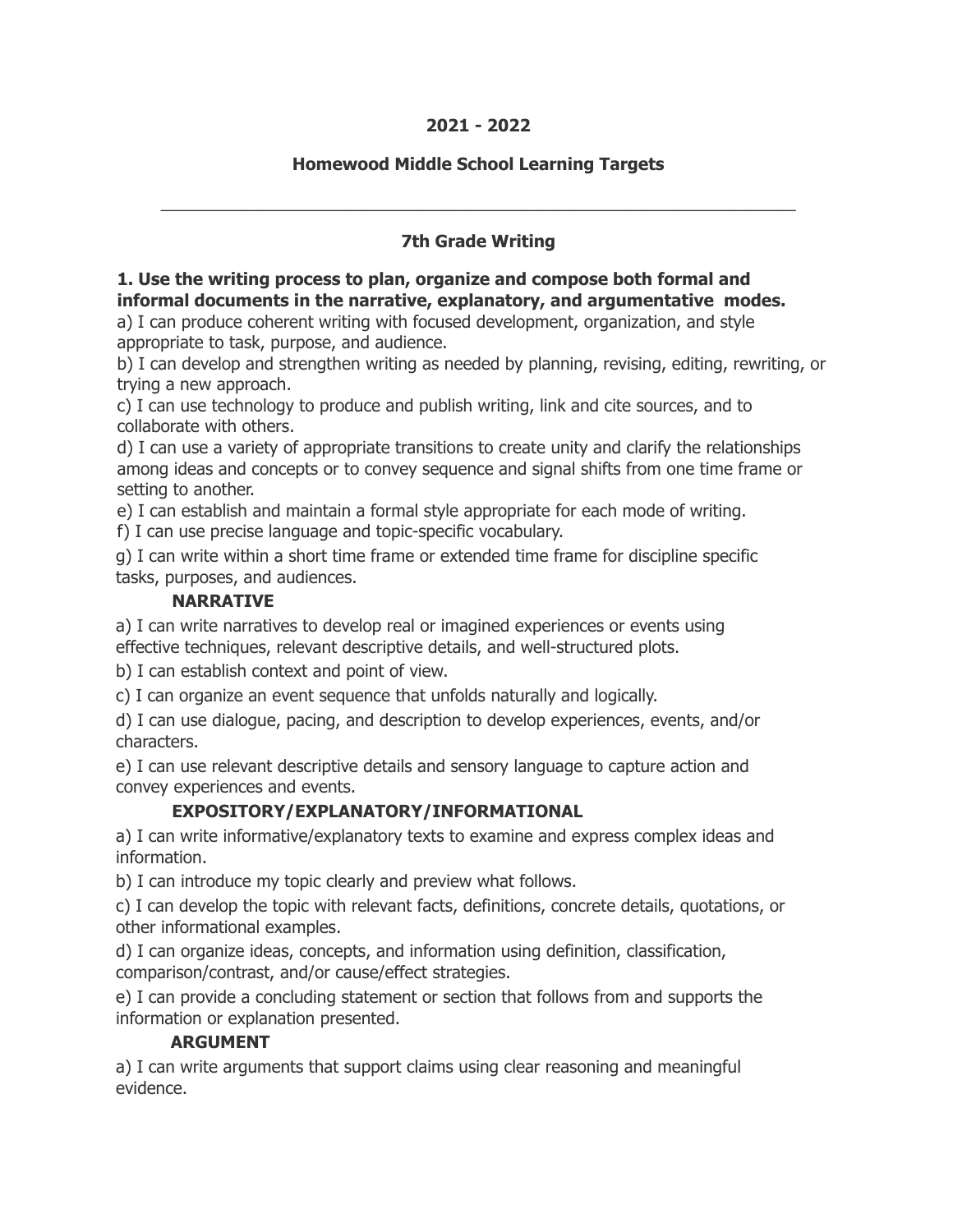b) I can introduce claims and acknowledge alternate and opposing claims.

c) I can use logical reasoning and relevant evidence to support and organize a claim.

d) I can provide a concluding statement that follows from and supports the argument presented.

### **2. Use the research process to support a thesis on a literary or non literary topic.**

a) I can conduct research projects based on focused questions, demonstrating understanding of the subject under investigation.

b) I can gather relevant information from multiple print and digital sources.

c) I can assess the credibility and accuracy of sources.

d) I can integrate information while avoiding plagiarism.

e) I can draw evidence from literary or informational texts to support analysis, reflection, and research.

## **7th Grade Language**

### **3. Demonstrate command of the conventions of Standard English grammar, capitalization, punctuation, and spelling in writing and/or speaking.**

a) I can make subjects and verbs agree in sentences with prepositional phrase interrupters and inverted word order, with indefinite pronouns or collective nouns as subjects, with compound subjects joined by correlative or coordinating conjunctions, and with collective nouns when verb form depends on the rest of the sentence.

b) I can explain the function of phrases and clauses in general and in specific sentences. c) I can use phrases and clauses in a sentence, recognizing and correcting misplaced and dangling modifiers.

d) I can correctly choose to use simple, compound, or compound-complex sentences in order to show the differing relationships among ideas.

e) I can use a comma to separate coordinate adjectives.

f) I can use knowledge of language and its conventions when reading, writing, speaking, and listening.

g) I can choose language that expresses ideas precisely and concisely, and recognize and eliminate wordiness and redundancy.

# **7th Grade Reading Comprehension and Application**

### **4. Apply reading strategies to materials for comprehension, main idea, tone, propaganda, and argument.**

a) I can determine the theme(s)/central idea(s) of a text and analyze their development.

b) I can provide an objective summary of the text in both literary and informational text.

c) I can read and comprehend text on grade level, proficiently.

d) I can cite several pieces of textual evidence to support analysis of explicit text and inferences drawn from the text.

e) I can determine two or more central ideas in an informational text and analyze their development.

f) I can trace and evaluate the argument and specific claims in an informational text.

g) I can assess whether the reasoning is sound, the evidence is relevant, and the evidence is sufficient to support the claims in an informational text.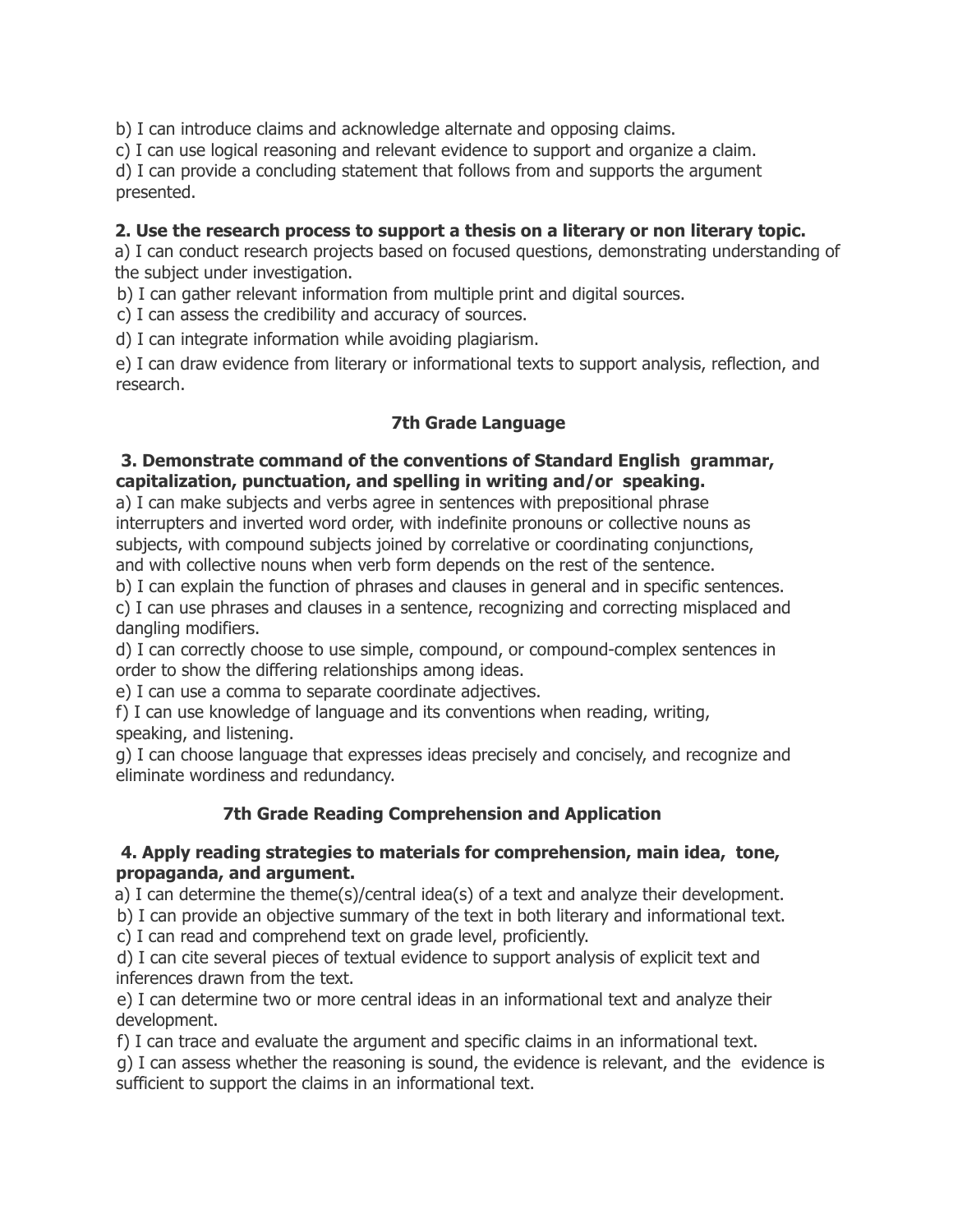### **5. Identify and interpret the author's style and structures of texts used in world literature, informational texts, and media.**

a) I can analyze the effect of specific word choice on meaning and tone.

b) I can determine figurative and connotative meanings of words and phrases as they are used in a text.

c) I can analyze how a text's form and structure contribute to its meaning.

d) I can analyze how an author develops and contrasts the points of view of different characters or narrators in a text.

e) I can analyze how a poem's form and structure contribute to its meaning.

f) I can analyze the effects of rhyme and repetition of sounds on a specific aspect of a poem, story, or drama.

g) I can analyze the organization of text structure. including headings, subheadings, bolded/highlighted /italicize words, captions, graphs, illustrations in an informational text.

h) I can analyze author structure: how major sections contribute to the development of ideas and to the whole in an information text.

i) I can determine an author's purpose and point of view and how an author develops or contrasts different points of view in an informational text.

j) I can analyze how an author distinguishes his or her position from that of others in an informational text.

k) I can analyze how two or more authors, writing about the same topic, shape their presentations of key information by emphasizing different evidence or advancing different interpretations of an informational text.

### **6. Analyze genre, tone, and plot, literary devices and elements and author's point of view and purpose in short stories, drama, poetry, informational texts and media.**

a) I can compare/contrast characteristics that define various genres and media.

b) I can analyze how particular elements of a story or drama interact, including interactions among individuals, events, and ideas.

c) I can identify and analyze literary devices and elements in informational texts.

d) I can determine an author's purpose and point of view.

### **7. Acknowledge different perspectives and make contemporary connections to world literature, informational documents, and media.**

a) I can analyze the interactions between individuals, events, and ideas in an informational text.

b) I can compare/contrast a fictional portrayal with a historical account of the same period and understand how authors of fiction use or alter history.

c) I can compare and contrast a written story, drama, or poem to its audio, filmed, staged, or multimedia version, analyzing the effects of techniques unique to each medium (e.g., lighting, sound, color, or camera focus and angles in a film).

d) I can compare/contrast a written text to an alternate version to analyze the effects of techniques unique to each medium.

e) I can compare/contrast a text to an alternate version to analyze each medium's portrayal of the subject.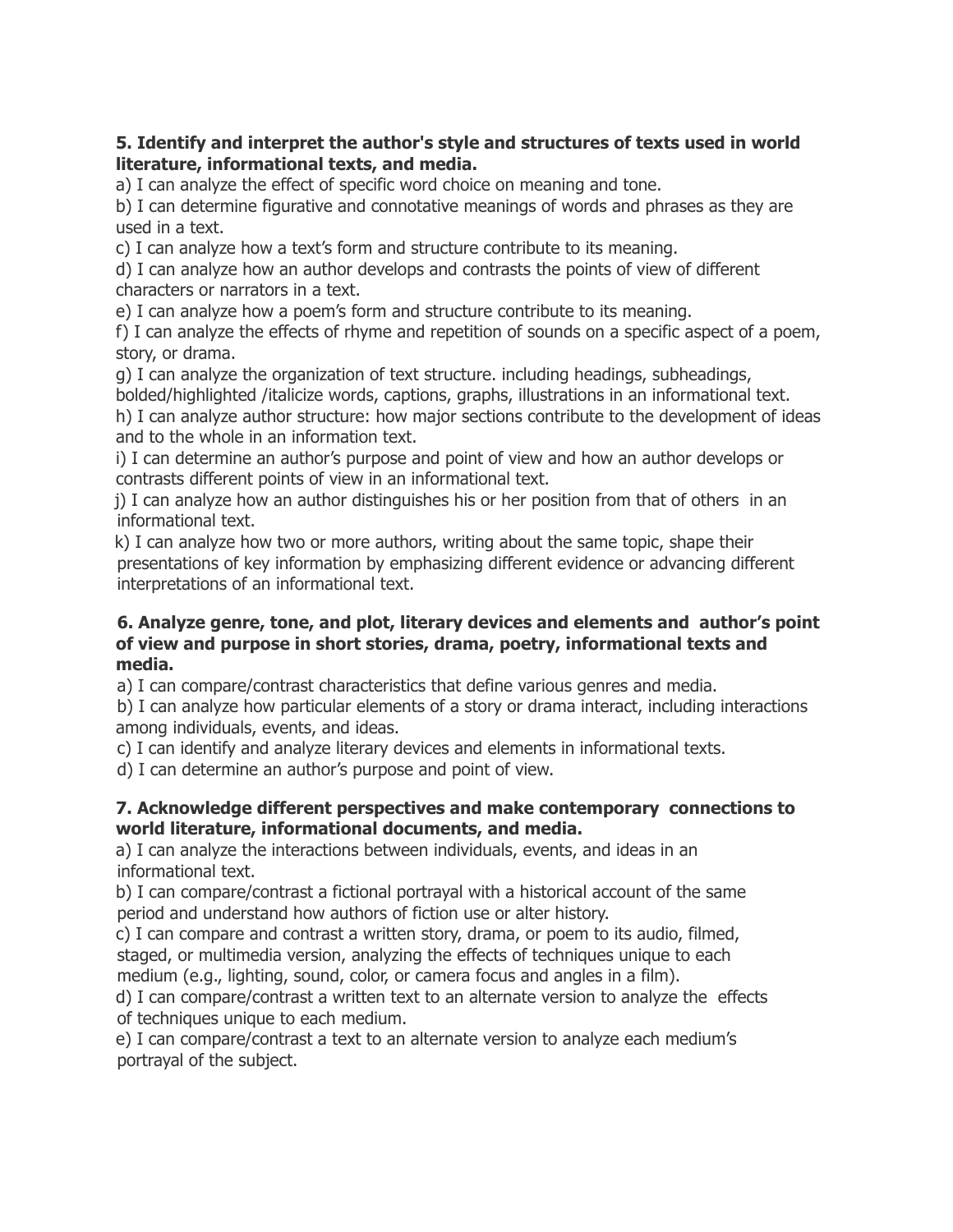## **7th Grade Speaking and Listening**

#### **8. Present information in a clear, concise, and logical manner appropriate for the task, audience, and purpose.**

a) I can engage effectively in grade level discussions, texts, and issues with diverse partners.

b) I can come prepared for discussions by reading or researching material relevant to class topics.

c) I can refer to evidence on a topic, text, or issue by drawing from prior material and experience to probe and reflect on ideas under discussion.

d) I can acknowledge new information expressed by others, build on those ideas, and express my own ideas clearly, as well as modify my views when appropriate.

e) I can define individual roles as needed, track progress towards specific goals and deadlines, and bring discussions back on topic as needed.

f) I can pose questions that require elaboration, and respond to others' questions and comments with relevant observations and ideas.

g) I can present claims and findings while emphasizing main points using pertinent descriptions, facts, details, and examples.

h) I can use appropriate eye contact, speak in an adequate volume, and pronounce my words clearly.

i) I can include multimedia components and visual displays, effectively and when appropriate.

j) I can adapt speech to a variety of contexts and tasks, and demonstrate command of formal English when indicated and appropriate.

# **7th Grade Vocabulary**

#### **9. Determine the meaning of unknown and/or multiple-meaning words, and phrases in grade-level texts.**

a) I can use context (e.g., the overall meaning of a sentence, paragraph, or text; a word's position or function in a sentence) as a clue to the meaning of a word or phrase and the relationship between words.

b) I can consult reference materials (e.g., dictionaries, glossaries, thesauruses), both print and digital, to find the pronunciation, meaning, part of speech, etymology, or to determine or clarify the word.

c) Use Greek or Latin prefixes and roots as clues to the meaning of a word.

d) I can demonstrate independence in gathering vocabulary knowledge when considering a word or phrase important to comprehension or expression.

#### **10. Expand vocabulary to increase reading comprehension and strengthen communication.**

a) I can demonstrate understanding of word relationships (e.g., stingy, scrimping, economical, thrifty) and nuances in word meanings.

b) I can explain figurative language such as figures of speech in context.

c) I can gather and accurately use a range of general academic and domain specific words and phrases sufficient for reading, writing, speaking, and listening at the college and career readiness level (e.g. hyperbole, quadrilateral, hypothesis, anarchy, Bloom's Taxonomy).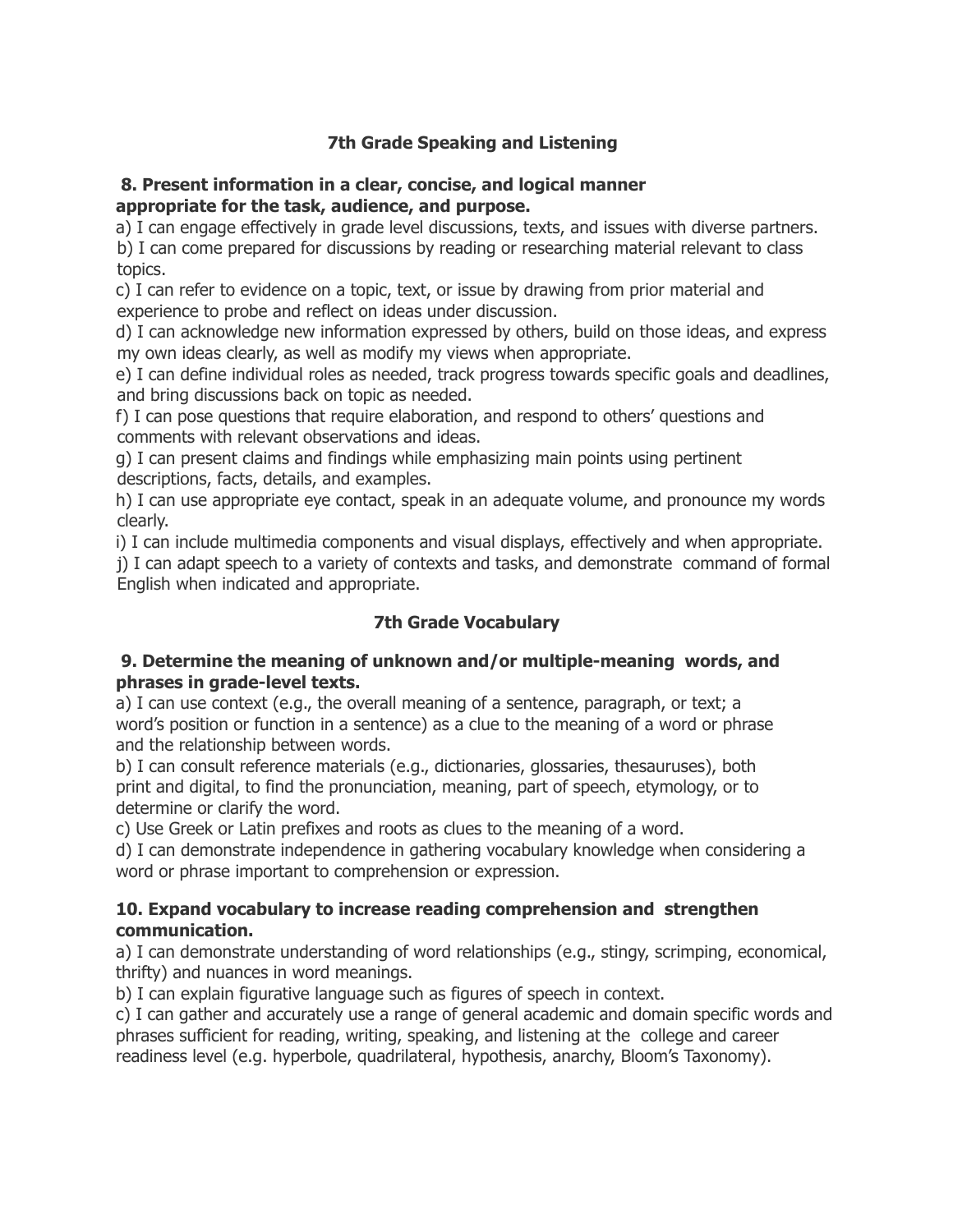d) I can analyze a word's connotation and denotation and distinguish connotations of words with similar denotations.

e) I can gather vocabulary knowledge when considering a word or phrase important to comprehension or expression.

## **7th Grade Math Learning Targets**

# **1. Add, subtract, factor and expand expressions (numerical and variable)**

- a. I can use a number line to demonstrate that the distance between two rational numbers on the number line is the absolute value of their difference, and apply this principle in real-world contexts.
- b. I can add, subtract, multiply, and divide integers.
- c. I can apply the order of operations.
- d. I can apply distributive property, commutative property, associative property, and the identity property.
- e. I can simplify variable expressions (also involving distributive property).
- f. I can use distributive property and combine like terms to calculate the area of rectangles and triangles with variable expressions.

## **2. Apply the understanding of operations of fractions and decimals**

- a. I can convert from fractions to decimals to percent and vice-versa.
- b. I can add, subtract, multiply and divide fractions and decimals.
- c. I can determine whether rational numbers terminate or repeat.
- d. I can determine whether a number is rational or irrational.
- e. I can solve real world problems involving operations with fractions and decimals.

## **3. Solve multi-step linear equations and inequalities in one variable to solve problems (Construct inequalities on a number line.)**

- a. I can solve linear equations/inequalities in one variable with one solution.
- b. I can solve linear equations in one variable with infinitely many solutions.
- c. I can solve linear equations in one variable with no solution.
- d. I can solve linear equations/inequalities with rational number coefficients.
- e. I can solve linear equations/inequalities that require expanding expressions using the distributive property.
- f. I can solve linear equations/inequalities whose solutions require collecting like terms.
- g. I can solve linear equations/inequalities with variables on both sides.
- h. I can use equations/inequalities to solve word problems.
- i. I can graph solutions of inequalities on a number line.

# **4. Understand properties of positive and negative exponents including scientific notation**

a. I can develop and apply properties of integer exponents to generate equivalent numerical and algebraic expressions.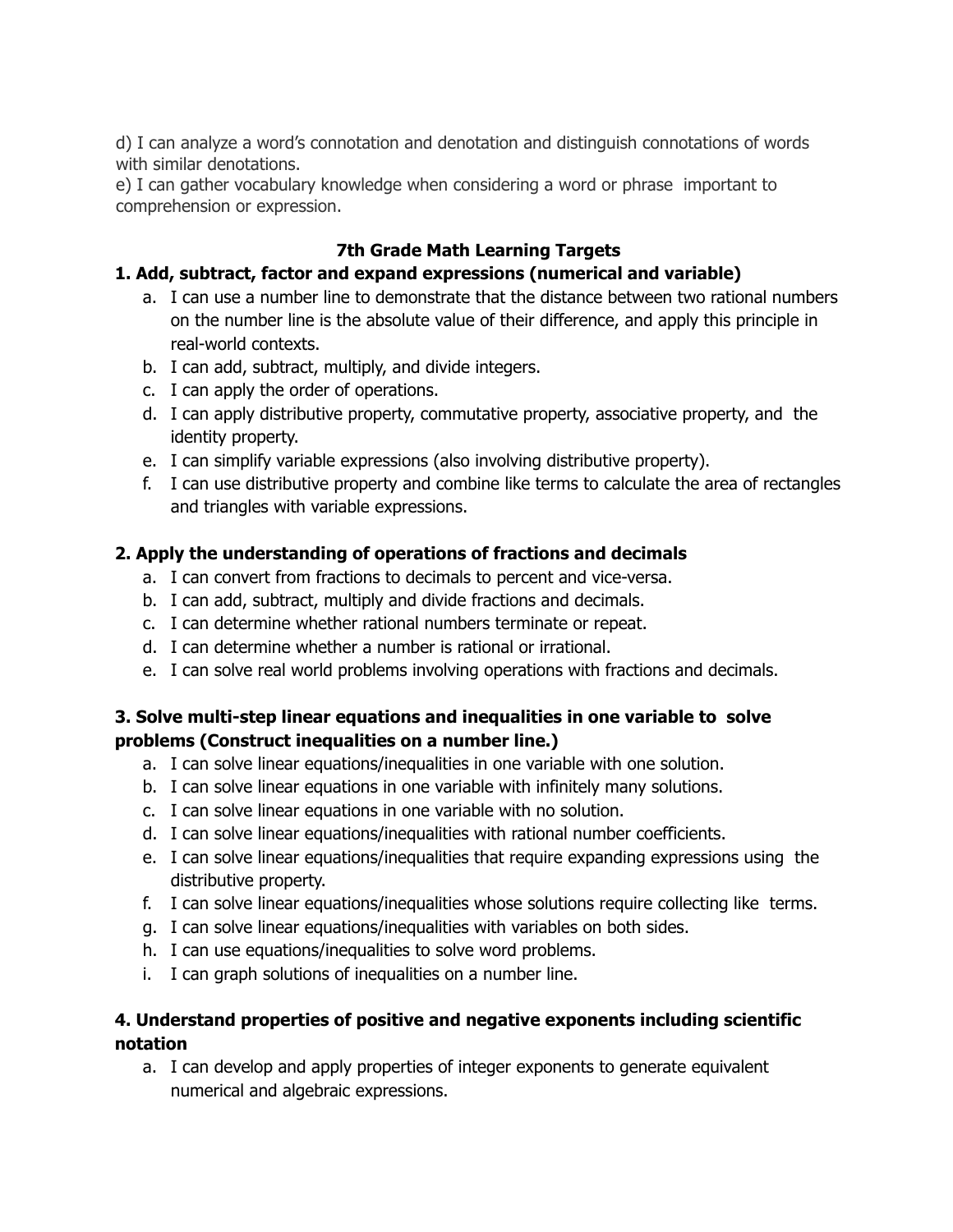- b. I can use square root and cube root symbols to represent solutions to equations.
- c. I can evaluate square roots of perfect squares and cube roots of perfect cubes.
- d. I can explain that the square root of a non-perfect square is irrational.
- e. I can use numbers expressed in the form of a single digit times an integer power of 10 to estimate very large or very small quantities.
- f. I can use scientific notation to compare and order different quantities.
- g. I can perform multiplication with numbers expressed in scientific notation.

## **5. Simplify ratios and calculate rates and unit rate.**

- a. I can compute unit rates associated with ratios of fractions, including ratios of lengths, areas, and other quantities measured in like or different units.
- b. I can set up proportions or conversions to compute unit rates measured in different units.
- c. I can identify the constant of proportionality (unit rate) in tables, graphs, equations, diagrams, and verbal descriptions of proportional relationships.

# **6. Write and solve proportions (including scale drawings)**

- a. I can solve problems involving scale drawings of geometric figures.
- b. I can set up proportions to calculate lengths and areas from scale drawings.
- c. I can reproduce a scale drawing on a different scale.

# **7. Solve percent problems including simple interest with account balance, mark ups, discounts, sales tax and tips, and percent of change.**

- a. I can solve simple interest problems.
- b. I can solve markup and mark down problems.
- c. I can solve gratuities, commission, and fee problems.
- d. I can solve percent increase and decrease problems.
- e. I can solve tax problems.

# **8. Write and graph linear equations in two variables including using slope and y-intercept.**

- a. I can graph proportional relationships, interpreting the unit rate as the slope of the graph.
- b. I can decide whether two quantities are in a proportional relationship by testing for equivalent ratios in a table or graphing on a coordinate plane and observing whether the graph is a straight line through the origin.
- c. I can derive the equation  $y = mx$  for a line through the origin.
- d. I can derive the equation  $y=mx + b$  for a line intercepting the vertical axis at b.
- e. I can find the slope of the line containing the two points, given two points on a graph, and explain why it will be the same for any two distinct points on the line.
- f. I can graph linear relationships, interpret the slope as the rate of change of the graph, and identify the y-intercept as the initial value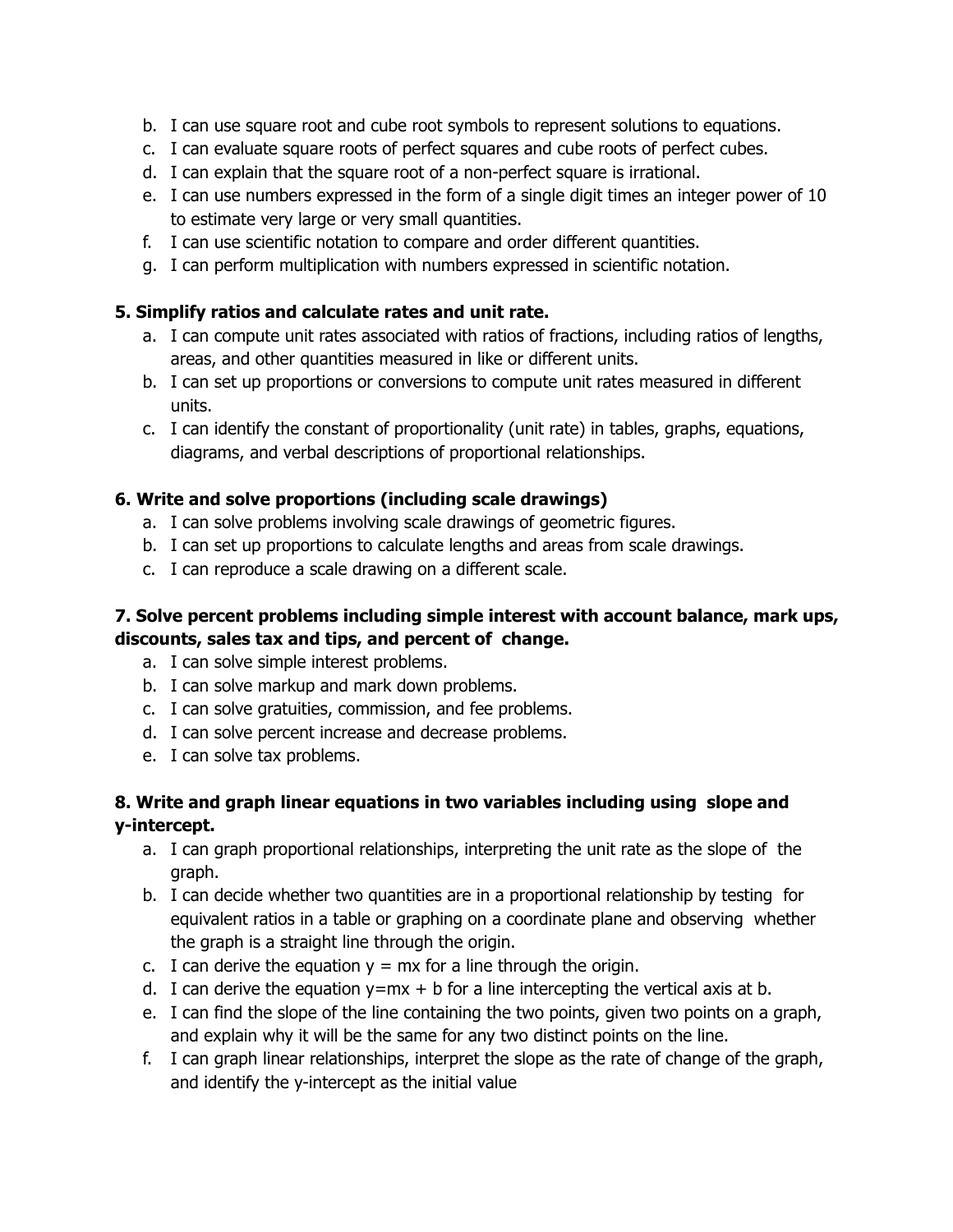- g. I can demonstrate that the linear equations that include those two sets of points may have different y-intercepts, given that the slopes for two different sets of points are equal.
- h. I can interpret the rate of change of the linear function from a table or graph.

# **9. Identify the effect on the graph of replacing f(x) by f(x) + k, kf(x), f(kx), and f(x + k) for specific values of k(both positive and negative); find the value of k given the graphs. Experiment with cases and explain the effects on the graph using technology, where appropriate. Limited to linear functions.**

## **10. Solve real world and mathematical problems involving area, surface area, and volume of two-and three-dimensional objects composed of triangles, quadrilaterals, polygons, cubes, cylinders, spheres and right prisms**

- a. I can describe the two-dimensional figures that result from slicing three dimensional figures, as in plane sections of right rectangular prisms and right rectangular pyramids. i. I can name three-dimensional figures and distinguish the properties between them. ii.I can name and define characteristics of two-dimensional shapes. iii. I can determine the 2D shape created when a 3D shape is sliced.
- b. I can use the formulas for area and circumference of a circle to solve problems. i. I can calculate the area and circumference of a circle. ii. I can use area and circumference to solve problems. iii. I can understand how circumference and area relate to each other. c. I can define the area, volume, and surface area of 2D and 3D objects.
- d. I can calculate area, volume, and surface area of 2D and 3D objects (surface area of rectangular prisms, volume of cones, spheres, cylinders, and rectangular prisms).
- e. I can solve real world problems involving 2D and 3D objects.

# **11. Solve real-world problems involving angle measure**

- a. I can use informal arguments to establish facts about the sum of the interior angles of a triangle.
- b. I can identify when the conditions of a triangle determine a unique triangle, more than one triangle, or no triangle.
- c. I can use facts about supplementary, complementary, vertical, and adjacent angles in a multistep problem to write and solve simple equations for an unknown angle in a figure.
	- i. I can define supplementary, complementary, vertical and adjacent angles.
	- ii. I can write and solve simple equations for an unknown angle in a figure.
- d. I can identify special angle pairs and angles created when a transversal intersects two other lines.
	- i. I can use informal arguments to establish facts about the angles created when parallel lines are cut by a transversal (corresponding angles, alternate interior angles, alternate exterior angles, and vertical angles).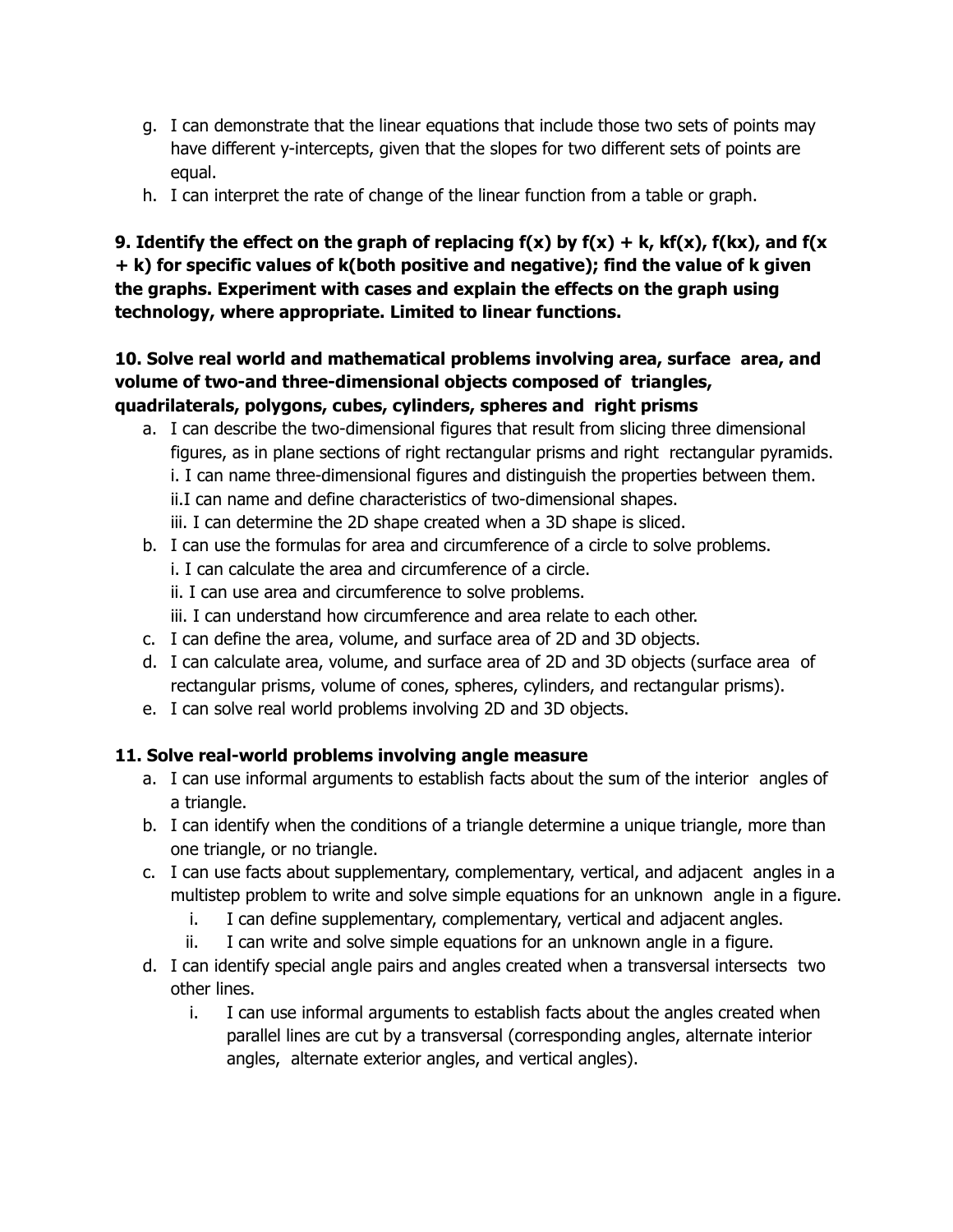# **12. Describe the effect of translations, rotations, reflections, and dilations on two-dimensional figures**

- a. I can understand that a two-dimensional figure is similar to another if the second can be obtained from the first by a sequence of rotations, reflections, translations, and dilations.
- b. I can describe a sequence that exhibits the similarity between two similar two dimensional figures.

# **13. Use random sampling to draw inferences about a population**

- a. I can differentiate between a sample and a population size.
- b. I can compare sampling techniques to determine whether a sample is random and thus representative of a population, explaining that random sampling tends to produce representative samples and support valid inferences.
- c. I can determine whether conclusions and generalizations can be made about a population based on a sample.
- d. I can use data from a random sample to draw inferences about a population with an unknown characteristic of interest, generating multiple samples to gauge variation and make predictions or conclusions about the population.
- e. I can informally explain situations in which statistical bias may exist.

# **14. Informally assess the degree of visual overlap of two numerical data distributions with similar variabilities, measuring the difference between the centers by expressing it as a multiple of a measure of variability.**

# **15. Make informal comparative inferences about two populations using measures of center and variability and/or mean absolute deviation.**

# **16. Investigate probability models**

- a. I can calculate theoretical and experimental probability and create area models, tree diagrams and charts
- b. I can observe the relative frequency of an event over the long run, using simulation or technology, and use those results to predict approximate relative frequency.
- c. I can design and use a simulation to generate frequencies for compound events.
- d. I can define and develop the probability of a chance event as a number between 0 and 1 that expresses the likelihood of the event occurring.
- e. I can identify independent and dependent events.

# **7th Grade MATH TEAM**

• Student targets will be mastered at a faster pace and at increased depth in this math team course. \*denotes additional learning targets that are not part of the Alabama Grade 7 Course of Study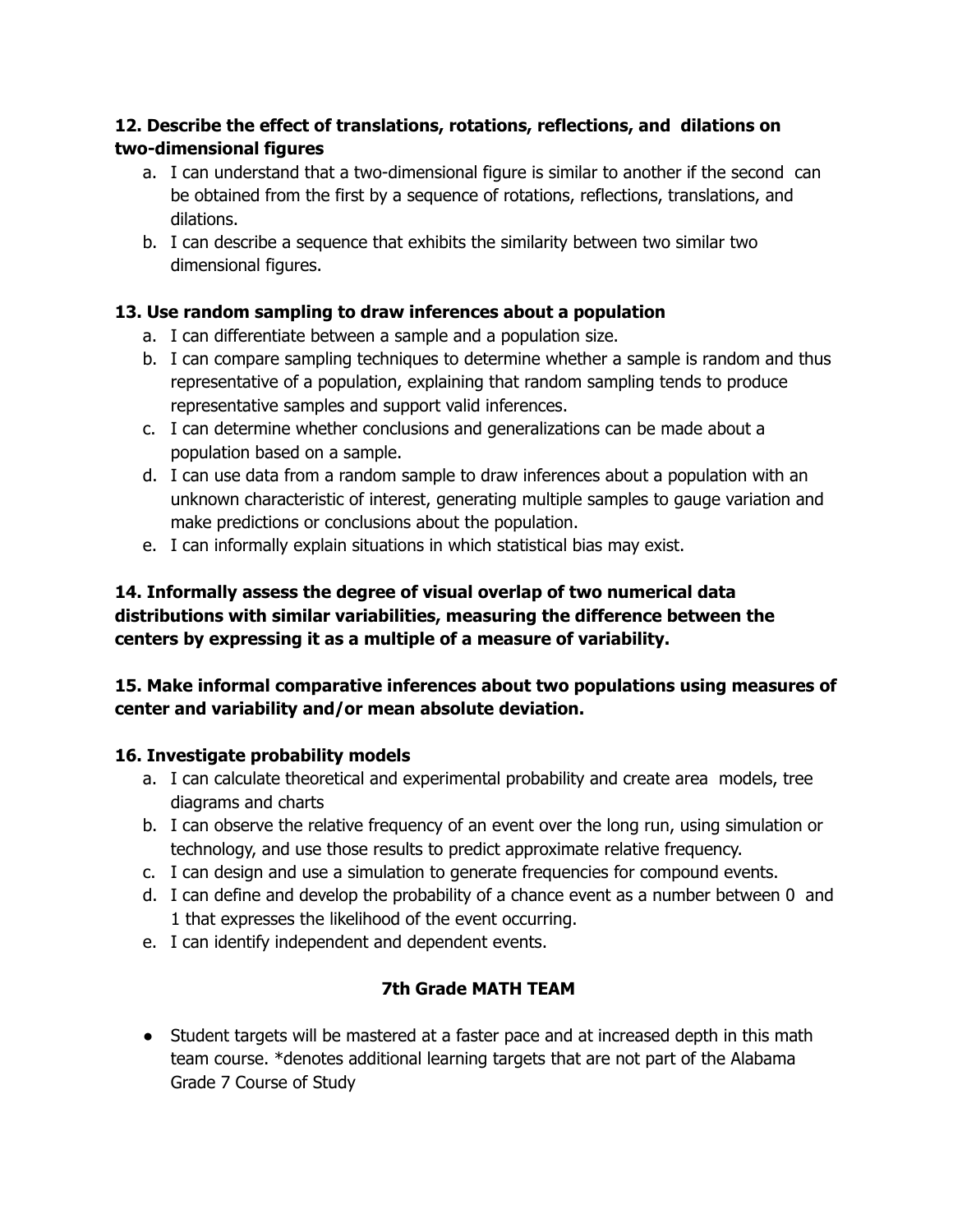# **1. Add, subtract, factor and expand expressions (numerical and variable)**

- a. I can use a number line to demonstrate that the distance between two rational numbers on the number line is the absolute value of their difference, and apply this principle in real-world contexts.
- b. I can add, subtract, multiply, and divide integers.
- c. I can apply the order of operations.
- d. I can apply distributive property, commutative property, associative property, and the identity property.
- e. I can simplify variable expressions (also involving distributive property).
- f. I can use distributive property and combine like terms to calculate the area of rectangles and triangles with variable expressions.
- g. \* I can model and solve consecutive integer problems.
- h. \* I can add, subtract, multiply and divide radical expressions.

# **2. Apply the understanding of operations of fractions and decimals**

- a. I can convert from fractions to decimals to percent and vice-versa.
- b. I can add, subtract, multiply and divide fractions and decimals.
- c. I can determine whether rational numbers terminate or repeat.
- d. I can determine whether a number is rational or irrational.
- e. I can solve real world problems involving operations with fractions and decimals.
- f. \* I can solve combined work problems.

# **3. Solve multi-step linear equations and inequalities in one variable to solve problems (Construct inequalities on a number line.)**

- a. I can solve linear equations/inequalities in one variable with one solution.
- b. I can solve linear equations in one variable with infinitely many solutions.
- c. I can solve linear equations in one variable with no solution.
- d. I can solve linear equations/inequalities with rational number coefficients.
- e. I can solve linear equations/inequalities that require expanding expressions using the distributive property.
- f. I can solve linear equations/inequalities whose solutions require collecting like terms.
- g. I can solve linear equations/inequalities with variables on both sides.
- h. I can use equations/inequalities to solve word problems.
- i. I can graph solutions of inequalities on a number line.
- j. \*I can solve equations involving one or two absolute values.
- k. \* I can solve radical equations.

## **4. Understand properties of positive and negative exponents including scientific notation**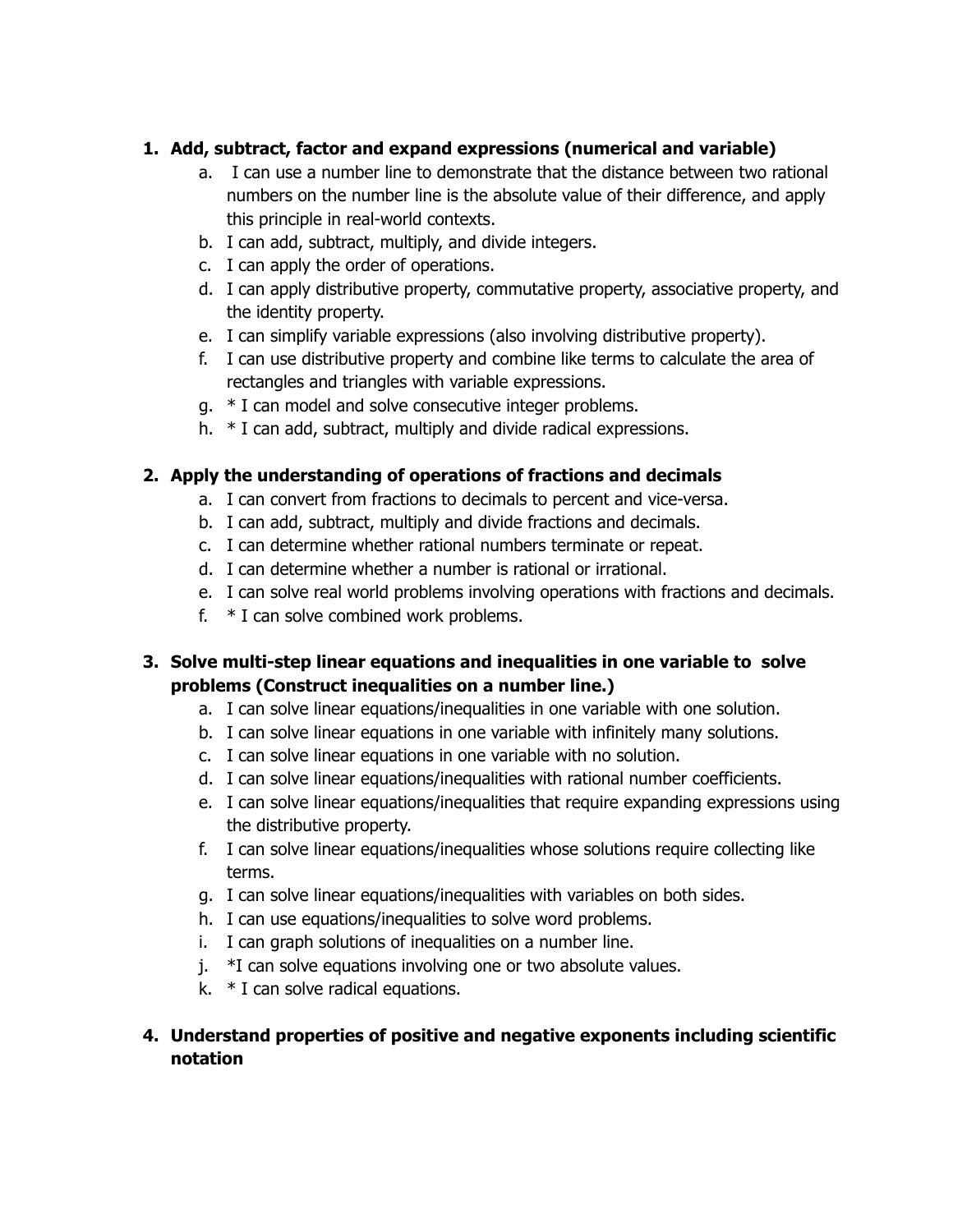- a. I can develop and apply properties of integer exponents to generate equivalent numerical and algebraic expressions.
- b. I can use square root and cube root symbols to represent solutions to equations.
- c. I can evaluate square roots of perfect squares and cube roots of perfect cubes.
- d. I can explain that the square root of a non-perfect square is irrational.
- e. I can use numbers expressed in the form of a single digit times an integer power of 10 to estimate very large or very small quantities.
- f. I can use scientific notation to compare and order different quantities.
- g. I can perform multiplication with numbers expressed in scientific notation.
- h. \* I can add, subtract, multiply and divide numbers in scientific notation.
- $i.$  \* I can evaluate perfect roots higher than squares and cubes.
- $i.$  \* I can simplify exponential expressions with negative exponents.
- k. \* I can simplify an algebraic quotient by rationalizing an irrational monomial denominator.
- I.  $*$  I can define the imaginary number *i* such that  $\hat{r} = -1$

## **5. Simplify ratios and calculate rates and unit rate.**

- a. I can compute unit rates associated with ratios of fractions, including ratios of lengths, areas, and other quantities measured in like or different units.
- b. I can set up proportions or conversions to compute unit rates measured in different units.
- c. I can identify the constant of proportionality (unit rate) in tables, graphs, equations, diagrams, and verbal descriptions of proportional relationships.
- d. \* I can model and solve distance-rate-time problems

# **6. Write and solve proportions (including scale drawings)**

- a. I can solve problems involving scale drawings of geometric figures.
- b. I can set up proportions to calculate lengths and areas from scale drawings.
- c. I can reproduce a scale drawing on a different scale.

# **7. Solve percent problems including simple interest with account balance, mark ups, discounts, sales tax and tips, and percent of change.**

- a. I can solve simple interest problems.
- b. I can solve markup and mark down problems.
- c. I can solve gratuities, commission, and fee problems.
- d. I can solve percent increase and decrease problems.
- e. I can solve tax problems.
- f. \* I can solve compound interest problems.
- g. \* I can calculate the original cost after a discount or markup.

# **8. Write and graph linear equations in two variables including using slope and y-intercept.**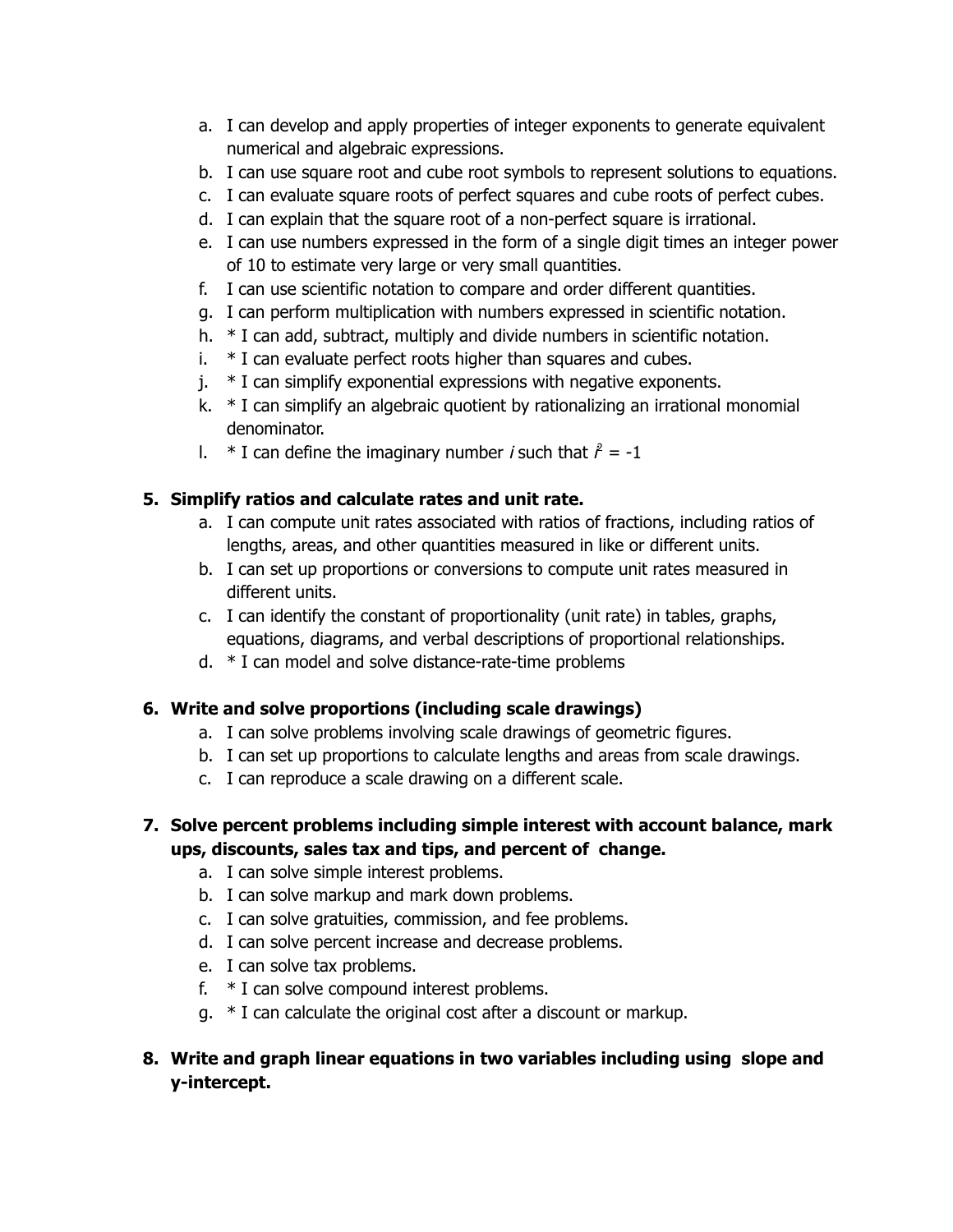- a. I can graph proportional relationships, interpreting the unit rate as the slope of the graph.
- b. I can decide whether two quantities are in a proportional relationship by testing for equivalent ratios in a table or graphing on a coordinate plane and observing whether the graph is a straight line through the origin.
- c. I can derive the equation  $y = mx$  for a line through the origin.
- d. I can derive the equation  $y=mx + b$  for a line intercepting the vertical axis at b.
- e. can find the slope of the line containing the two points, given two points on a graph, and explain why it will be the same for any two distinct points on the line.
- f. I can graph linear relationships, interpret the slope as the rate of change of the graph, and identify the y-intercept as the initial value
- g. I can demonstrate that the linear equations that include those two sets of points may have different y-intercepts, given that the slopes for two different sets of points are equal.
- h. I can interpret the rate of change of the linear function from a table or graph.
- i. \* I can evaluate functions using function notation.
- j. \* I can describe a linear pattern by writing an equation in slope-intercept form, standard form, and point slope form.
- k.  $*$  I can write the equation of a pattern given two points, a point and the slope, a table, a graph or a set of ordered pairs.
- 1.  $*$  I can model and solve a system of linear equations and inequalities graphically and algebraically.
- **9. Identify the effect on the graph of replacing f(x) by f(x) + k, kf(x), f(kx), and f(x + k) for specific values of k(both positive and negative); find the value of k given the graphs. Experiment with cases and explain the effects on the graph using technology, where appropriate. Limited to linear functions.**

# **10.Solve real world and mathematical problems involving area, surface area, and volume of two-and three-dimensional objects composed of triangles, quadrilaterals, polygons, cubes, cylinders, spheres and right prisms**

- a. I can describe the two-dimensional figures that result from slicing three dimensional figures, as in plane sections of right rectangular prisms and right rectangular pyramids.
	- i. I can name three-dimensional figures and distinguish the properties between them.
	- ii. I can name and define characteristics of two-dimensional shapes.
	- iii. I can determine the 2D shape created when a 3D shape is sliced.
- b. I can use the formulas for area and circumference of a circle to solve problems.
	- i. I can calculate the area and circumference of a circle.
	- ii. I can use area and circumference to solve problems.
	- iii. I can understand how circumference and area relate to each other.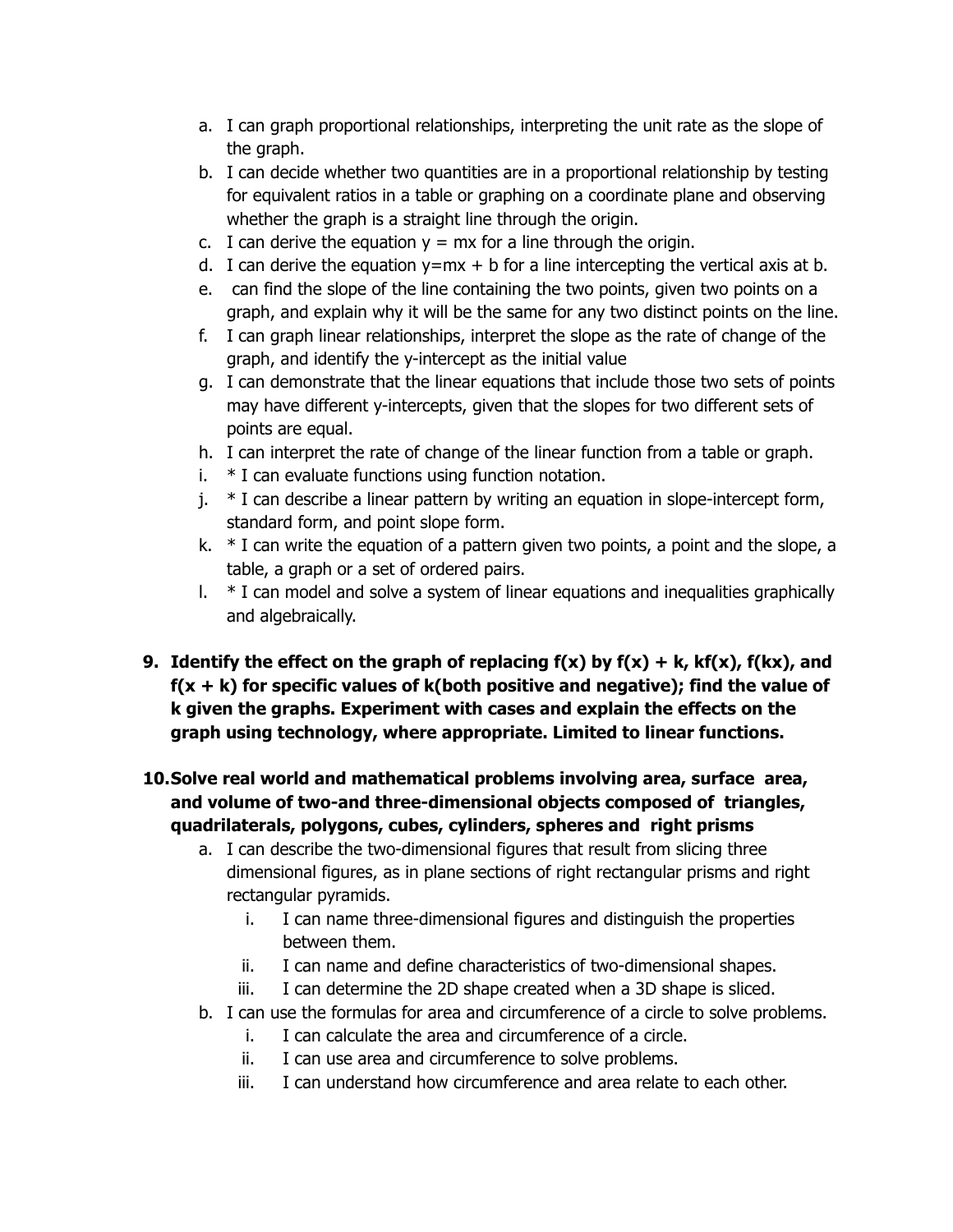- c. I can define the area, volume, and surface area of 2D and 3D objects.
- d. I can calculate area, volume, and surface area of 2D and 3D objects (surface area of rectangular prisms, volume of cones, spheres, cylinders, and rectangular prisms).
- e. I can solve real world problems involving 2D and 3D objects.
- f.  $*$  I can find the apothem of regular polygons using the pythagorean theorem.
- g. \* I can calculate the area of regular polygons using the apothem.
- h. \* I can calculate the area of shaded figures.
- i. \* I can calculate surface area and volume of composite figures.

## **11.Solve real-world problems involving angle measure**

- a. I can use informal arguments to establish facts about the sum of the interior angles of a triangle.
- b. I can identify when the conditions of a triangle determine a unique triangle, more than one triangle, or no triangle.
- c. I can use facts about supplementary, complementary, vertical, and adjacent angles in a multistep problem to write and solve simple equations for an unknown angle in a figure.
	- i. I can define supplementary, complementary, vertical and adjacent angles.
	- ii. I can write and solve simple equations for an unknown angle in a figure.
- d. I can identify special angle pairs and angles created when a transversal intersects two other lines.
	- i. I can use informal arguments to establish facts about the angles created when parallel lines are cut by a transversal (corresponding angles, alternate interior angles, alternate exterior angles, and vertical angles).
- e. \* I can calculate angle measures when given a ratio to compare the angles.
- f. \* I can apply properties of special right triangles in real world situations.
- g. \* I can develop and apply the formula for calculating the number of diagonals in a figure.
- h. \* I can identify, calculate, and apply the trigonometric ratios (sine, cosine, and tangent ) to real world problems.

# **12.Describe the effect of translations, rotations, reflections, and dilations on two-dimensional figures**

- a. I can understand that a two-dimensional figure is similar to another if the second can be obtained from the first by a sequence of rotations, reflections, translations, and dilations.
- b. I can describe a sequence that exhibits the similarity between two similar two dimensional figures.

# **13.Use random sampling to draw inferences about a population**

a. I can differentiate between a sample and a population size.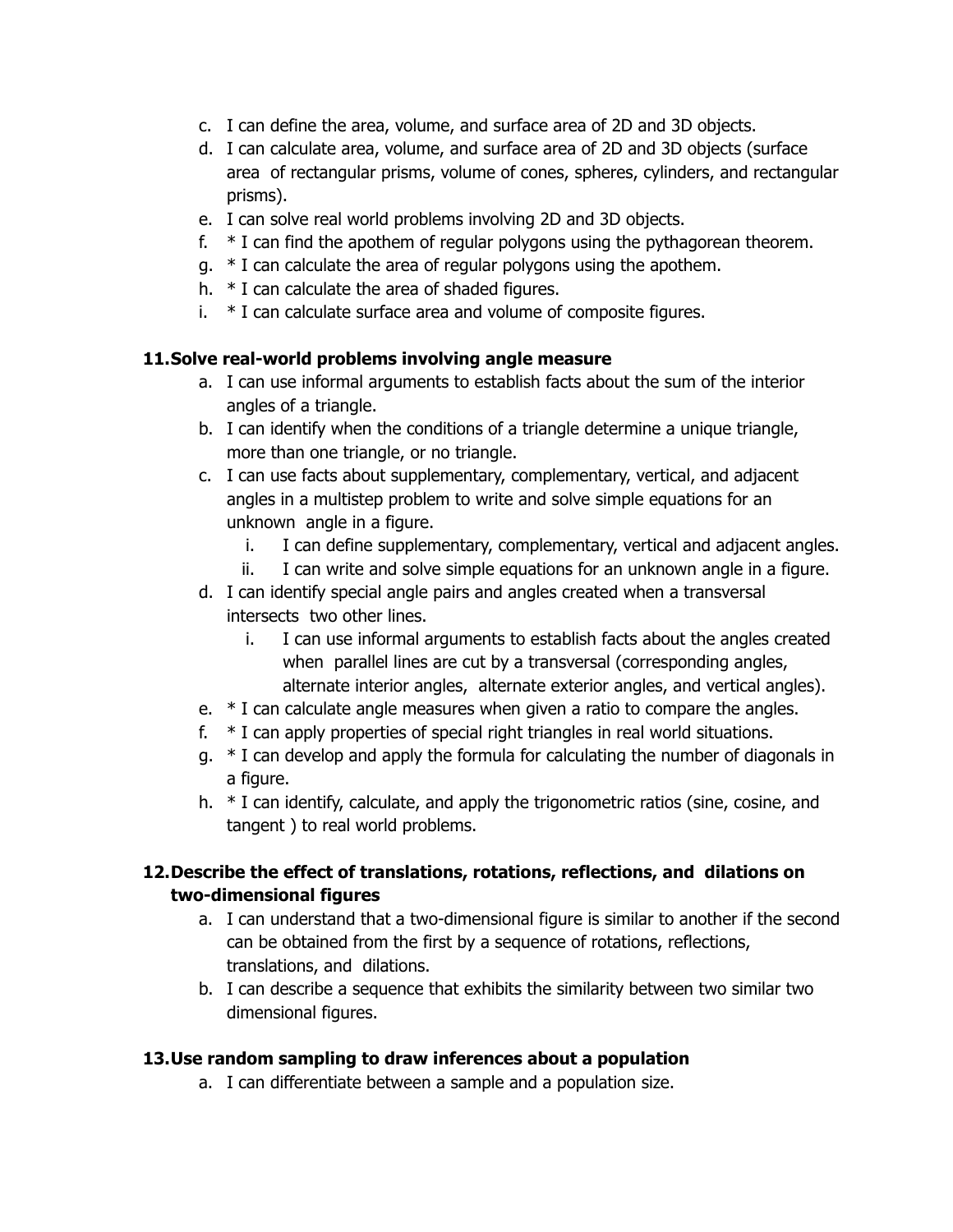- b. I can compare sampling techniques to determine whether a sample is random and thus representative of a population, explaining that random sampling tends to produce representative samples and support valid inferences.
- c. I can determine whether conclusions and generalizations can be made about a population based on a sample.
- d. I can use data from a random sample to draw inferences about a population with an unknown characteristic of interest, generating multiple samples to gauge variation and make predictions or conclusions about the population.
- e. I can informally explain situations in which statistical bias may exist.

# **14.Informally assess the degree of visual overlap of two numerical data distributions with similar variabilities, measuring the difference between the centers by expressing it as a multiple of a measure of variability.**

# **15.Make informal comparative inferences about two populations using measures of center and variability and/or mean absolute deviation.**

# **16.Investigate probability models**

- a. I can calculate theoretical and experimental probability and create area models, tree diagrams and charts
- b. I can observe the relative frequency of an event over the long run, using simulation or technology, and use those results to predict approximate relative frequency.
- c. I can design and use a simulation to generate frequencies for compound events.
- d. I can define and develop the probability of a chance event as a number between 0 and 1 that expresses the likelihood of the event occurring.
- e. I can identify independent and dependent events.
- f.  $*$  I can identify the number of permutations and combinations that can be made from a group of objects.
- g. \* I can apply Pascal's triangle to solve problems involving probability.

# **17.\* Additional Math Team Targets**

- a. \* I can explain the proof of the Pythagorean Theorem and its converse.
- b. \* I can apply the Pythagorean Theorem to determine unknown side lengths in right triangles in real-world and mathematical problems in two and three dimensions.
- c.  $*$  I can apply the midpoint formula to determine the midpoint of two coordinate points.
- d. \* I can apply the pythagorean theorem and distance formula to find the distance between two points in a coordinate plane.
- e. \*I can identify events as subsets of a sample space using characteristics of the outcomes, or as unions, intersections, or complements of other events.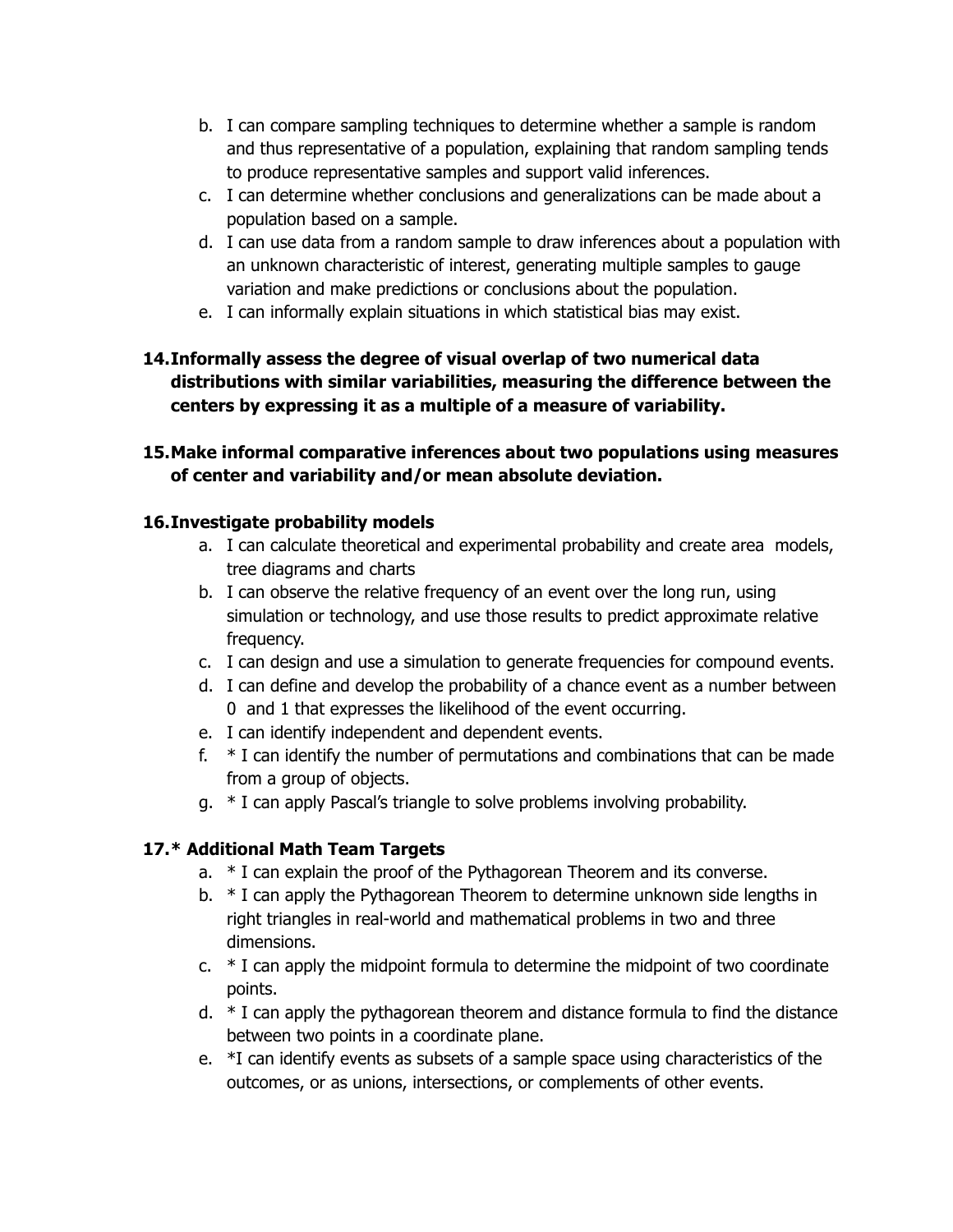- f.  $*$  I can develop and apply formulas for special patterns (finding the sum of "n" odd integers or "n" even integers, finding the number of factors of a given number).
- g. \* I can convert base 10 numbers to other bases
- h. \* I can convert a number in any base to a base 10 number.
- i.  $*$  I can solve problems involving defining other "operations". (ex:  $a#b = ab b$ ).

# **7th Grade Science**

### **From Molecules to Organisms: Structures and Processes**

#### **1. Gather and synthesize information to support claims of the cell theory and explain how cells differ in structure and function.**

a) I can distinguish between living and nonliving things.

b) I can argue the claims about the cell theory.

c) I can differentiate between prokaryotic and eukaryotic cells.

d) I can contrast the methods of sexual and asexual reproduction with prokaryotic and eukaryotic cells.

e) I can develop a cell model to demonstrate cell structures (e.g. nucleus, cell membrane, cell wall, ribosomes, mitochondria, chloroplasts, and vacuoles) and functions.

f) I can construct an explanation of how specific organelles in eukaryotic cells are used for maintaining a stable environment.

#### **2. Construct models and representations of organ systems to demonstrate how multiple interacting organs and systems work together to accomplish specific functions**.

a) I can describe connections between the levels of organization (cells, tissues, organs, organ systems).

b) I can explain the basic function of each system (e.g., circulatory, digestive, muscular, respiratory, skeletal, and nervous) and identify the main organs involved.

c) I can construct models supporting how the body systems function together.

# **Ecosystems: Interactions, Energy, and Dynamics**

### **3. Examine the cycling of matter between abiotic and biotic parts of ecosystems to explain the flow of energy and the conservation of matter.**

a) I can identify abiotic and biotic factors in a given environment.

b) I can construct a model to demonstrate energy flow in a food web between producers, consumers and decomposers.

c) I can evaluate biogeochemical cycles (e.g. carbon, nitrogen) and explain how atoms in an ecosystem are cycled between the living and nonliving parts of the ecosystem.

d) I can generate a scientific explanation based on evidence for the role of photosynthesis and cellular respiration in the cycling of matter and flow of energy into and out of organisms.

### **4. Analyze and interpret data to provide evidence regarding how resource availability impacts individual organisms, as well as populations of organisms, within an ecosystem.**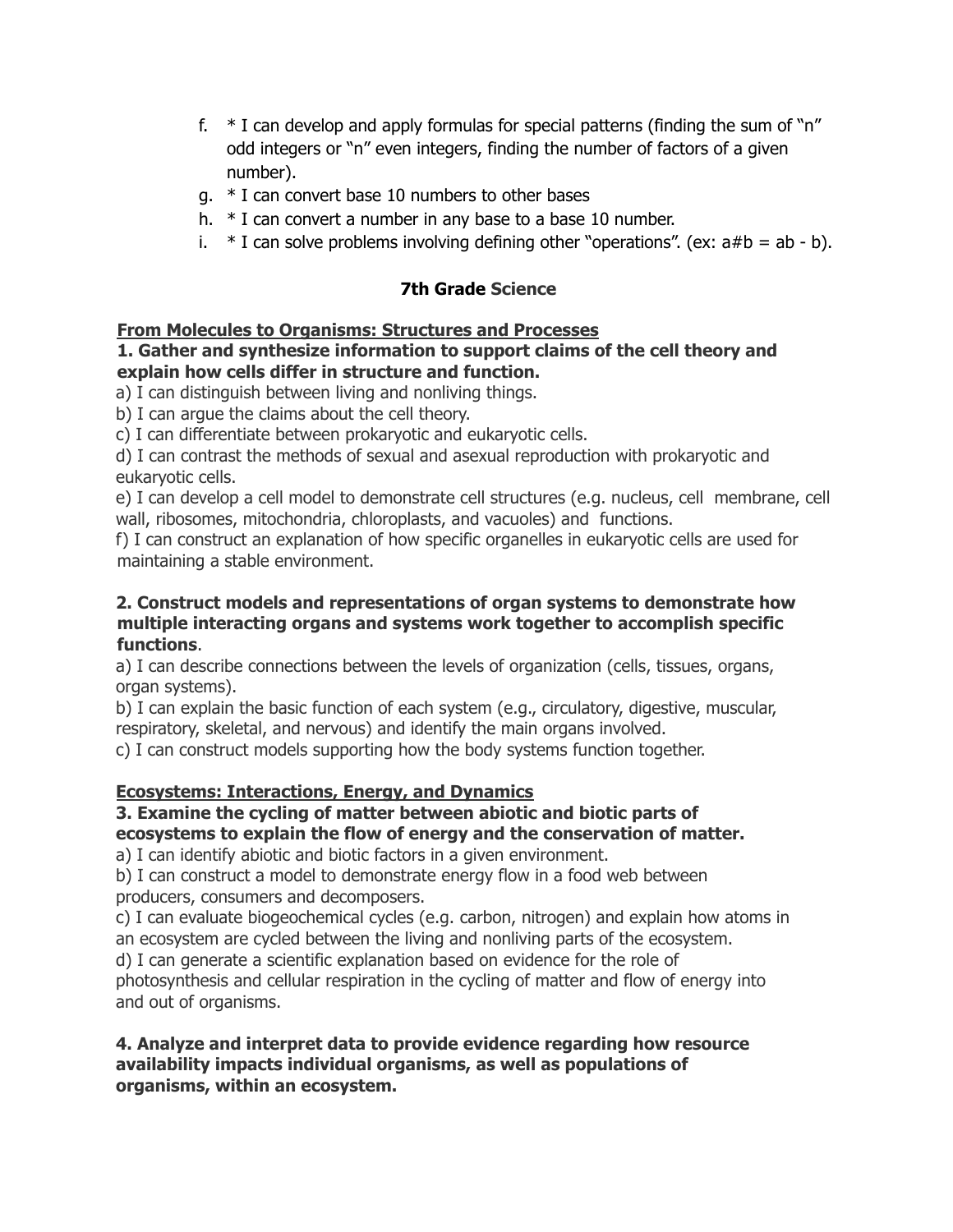a) I can list the hierarchy of an ecosystem.

b) I can analyze the impact of limited resources on a population.

c) I can justify competition based on resource availability.

d) I can use data to provide evidence of the impact of resource availability.

#### **5. Construct an explanation to predict consistent patterns of interactions in different ecosystems in terms of the relationships between and among organisms.**

a) I can define and give examples of interspecies interactions such as competition, predation, mutualism, commensalism, and parasitism.

b) I can determine the impacts of interspecies interactions on population growth.

c) I can predict patterns of interactions among organisms across different ecosystems.

### **6. Use empirical evidence from patterns and data to demonstrate how changes to an ecosystem can lead to shifts in populations and design a solution which maintains biodiversity and ecosystem services.**

a) I can investigate the impact of disruptions (e.g. deforestation, succession, drought, fire, disease, human activities, and invasive species) on an ecosystem. b) I can construct an argument based on empirical evidence to support or refute that changes to physical or biological components of an ecosystem can lead to shifts in populations.

c) I can predict how changes to biodiversity can affect an ecosystem.

d) I can explain how an ecosystem directly or indirectly supports humans' survival and the quality of life.

e) I can engage in an argument to defend the effectiveness of a design solution which maintains biodiversity and ecosystem services.(e.g., using scientific, economic, and social considerations regarding purifying water, recycling nutrients, and preventing soil erosion).

#### **7. Use evidence and scientific reasoning to explain factors affecting the probability of successful reproduction in both animals in plants, and interpret data to predict how various factors will affect the growth of organisms.**

a) I can identify and describe the function of the specialized plant structures which contribute to reproductive success.

b) I can identify animal behaviors which affect the probability of reproduction (e.g., nest building to protect young from cold, herding of animals to protect young from predators, vocalization of animals, and colorful plumage to attract mates from breeding).

c) I can use scientific reasoning to determine how specialized plant structures and animal behaviors impact the success of reproduction.

d) I can use data to predict the impact of environmental conditions (e.g., drought decreasing plant growth, fertilizers increasing plant growth, different varieties of plant seeds growing at different rates in different weather conditions, fish growing larger in large ponds than in small ponds) on the growth of organisms.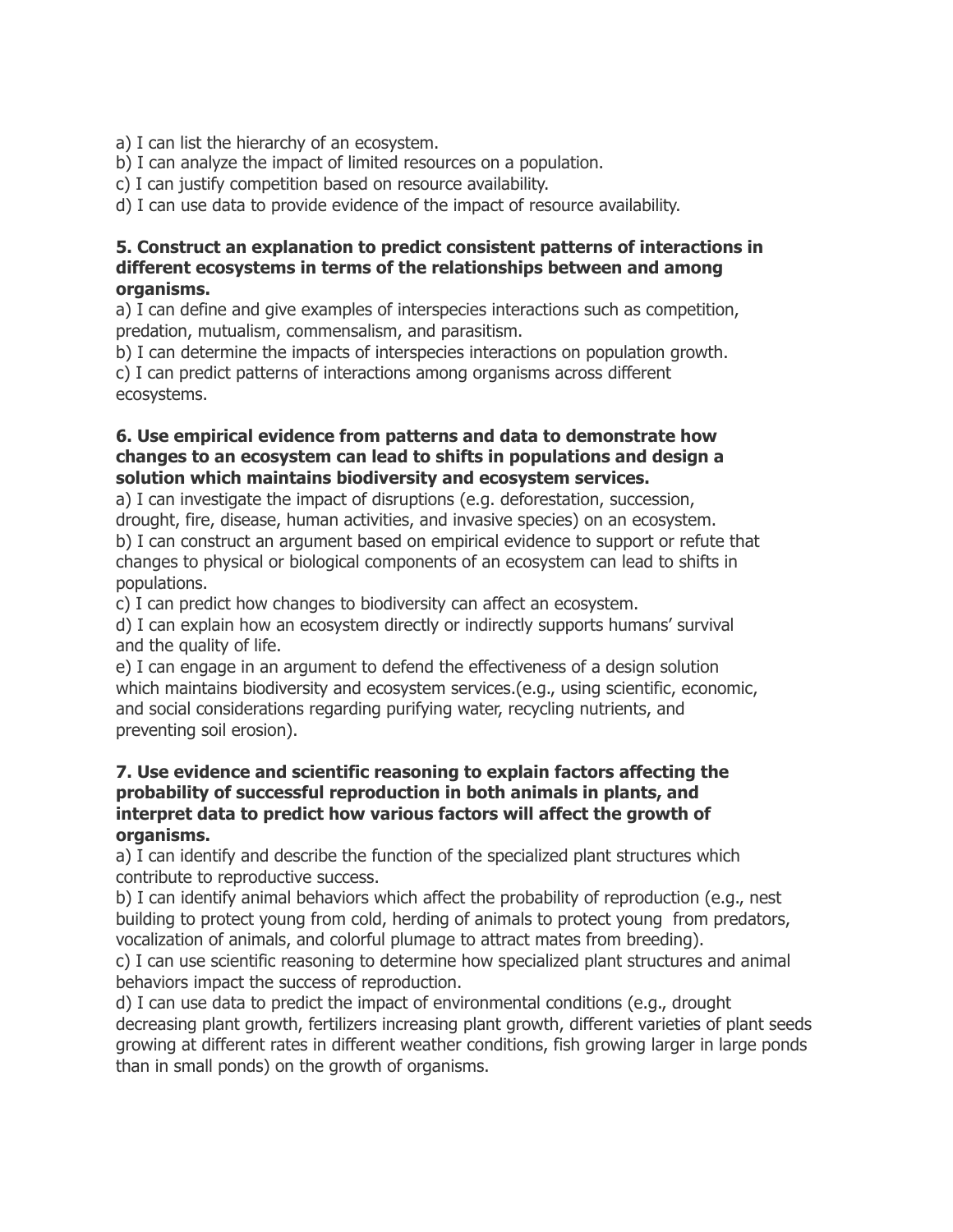e) I can analyze the impact of genetic factors (e.g., selective breeding of cattle, grafting of plants) on the growth of organisms.

## **Heredity: Inheritance and Variation of Traits**

**8. Construct and use models to explain that genetic variations between parent and offspring occur as a result of genetic differences in randoml inherited genes, and that additional variations may arise from alteration of genetic information.**

a) I can define genetic variations, alleles, mutations, Punnett Squares, heterozygous, and homozygous.

b) I can define chromosomes and identify their location in both prokaryotic and eukaryotic cells.

c) I can develop a model to demonstrate the impact of genes on chromosomes.

d) I can create models, such as punnett squares and pedigrees, which explain genetic differences in randomly inherited genes.

e) I can construct an explanation from evidence to describe how genetic mutations result in harmful, beneficial, or neutral effects to the structure and function of an organism.

#### **9. Engage in argument from evidence to evaluate the impact of genetic technologies on the inheritance of desired traits in organisms.**

a) I can explain technologies (e.g., forced pollination, selective breeding, genetic engineering, genetic modification, gene therapy) used in genetics.

b) I can argue the benefits or cons of genetic technology being used to produce the desired traits in animals.

### **Unity and Diversity**

#### **10. Analyze and interpret data which supports the evolution of organisms including embryological, anatomical and fossil evidence.**

a) I can explain how the fossil record documents the existence, diversity, extinction and change of life forms throughout the history of the earth.

b) I can use fossils and their chronological appearance in rock layers to interpret patterns of change in the level of complexity of anatomical structures.

c) I can construct an explanation (e.g., cladogram, phylogenetic tree) based on evidence for the anatomical similarities and differences among modern organisms and between modern and fossil organisms, including living fossils (e.g., alligator, horseshoe crab, nautilus, coelacanth).

d) I can use pictorial data to identify patterns in embryo development across multiple species and predict relationships which are not evident in adult anatomy.

#### **11. Construct an explanation from evidence that natural selection may lead to the predominance of certain traits that support successful survival and reproduction of a population and to the suppression of other traits.**

a) I can define natural selection.

b) I can explain how adaptations lead to natural selection over time.

c) I can use mathematical models to demonstrate the support of natural selection.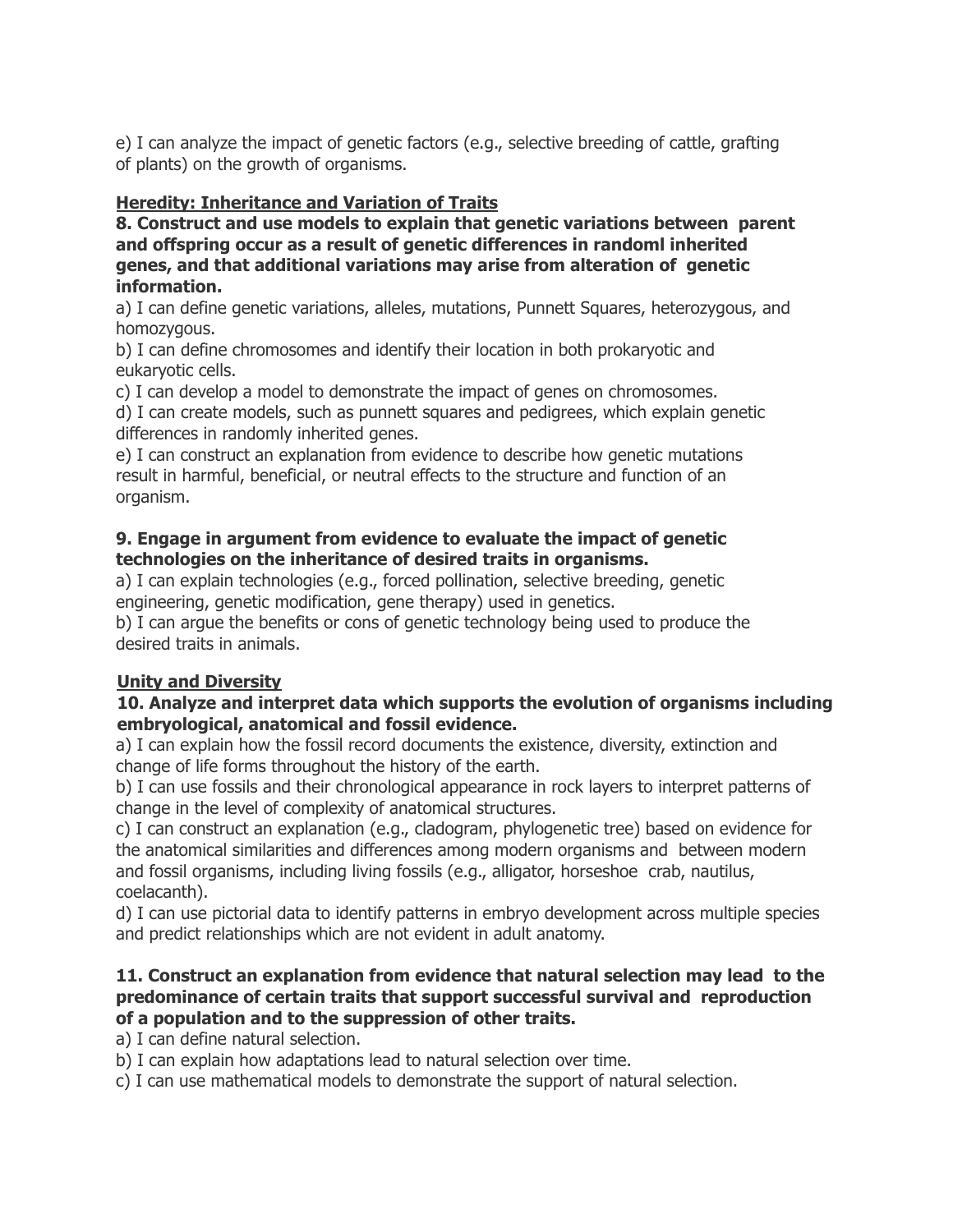d) I can support with evidence how traits have supported or inhibited the survival rate.

## **7th Grade Social Studies**

#### **Civics**

#### **Citizenship**

#### **2. Explain individual and civic responsibilities of citizens of the United States.**

a) I can identify the criteria for a person to be considered a citizen, including the steps of the naturalization process.

b) I can differentiate between the rights, social responsibilities, and personal duties of citizens.

### **Economics**

#### **3. Demonstrate how the principles of the U.S. economy influence the decisions of individuals, governments, and businesses.**

a) I can apply the principles of opportunity cost and scarcity to personal economic decisions.

b) I can create a monthly budget by applying the principles of scarcity, fixed expenses, and variable expenses.

#### **Government**

#### **4.Explain the structure, powers, and functions of the legislative, executive, and judicial branches of the federal, state, and local governments.**

a) I can classify powers as belonging to the federal government, the state government, or as powers they share.

b) I can explain the structure of the federal and state legislative, executive, and judicial branches.

c) I can compare and contrast the functions of state and federal branches of government.

d) I can explain the Congressional process of creating a law.

e) I can explain the differences between criminal and civil court cases.

f) I can explain the differences between juvenile and adult court cases.

g) I can explain how the electoral college is used to elect the president of the United States.

h) I can explain the federal system of checks and balances and provide accurate examples.

### **History**

#### **5. Identify essential characteristics of and ideals embedded in the Declaration of Independence, the Constitution, and the Bill of Rights.**

a) I can identify the critical events leading up to the creation of the Declaration of Independence, the Constitution, and the Bill of Rights.

b) I can describe the purpose and content of the Declaration of Independence.

c) I can identify the influence of writers, philosophers, and past societies on the founding principles of the American government.

d) I can explain the weaknesses of the Articles of Confederation.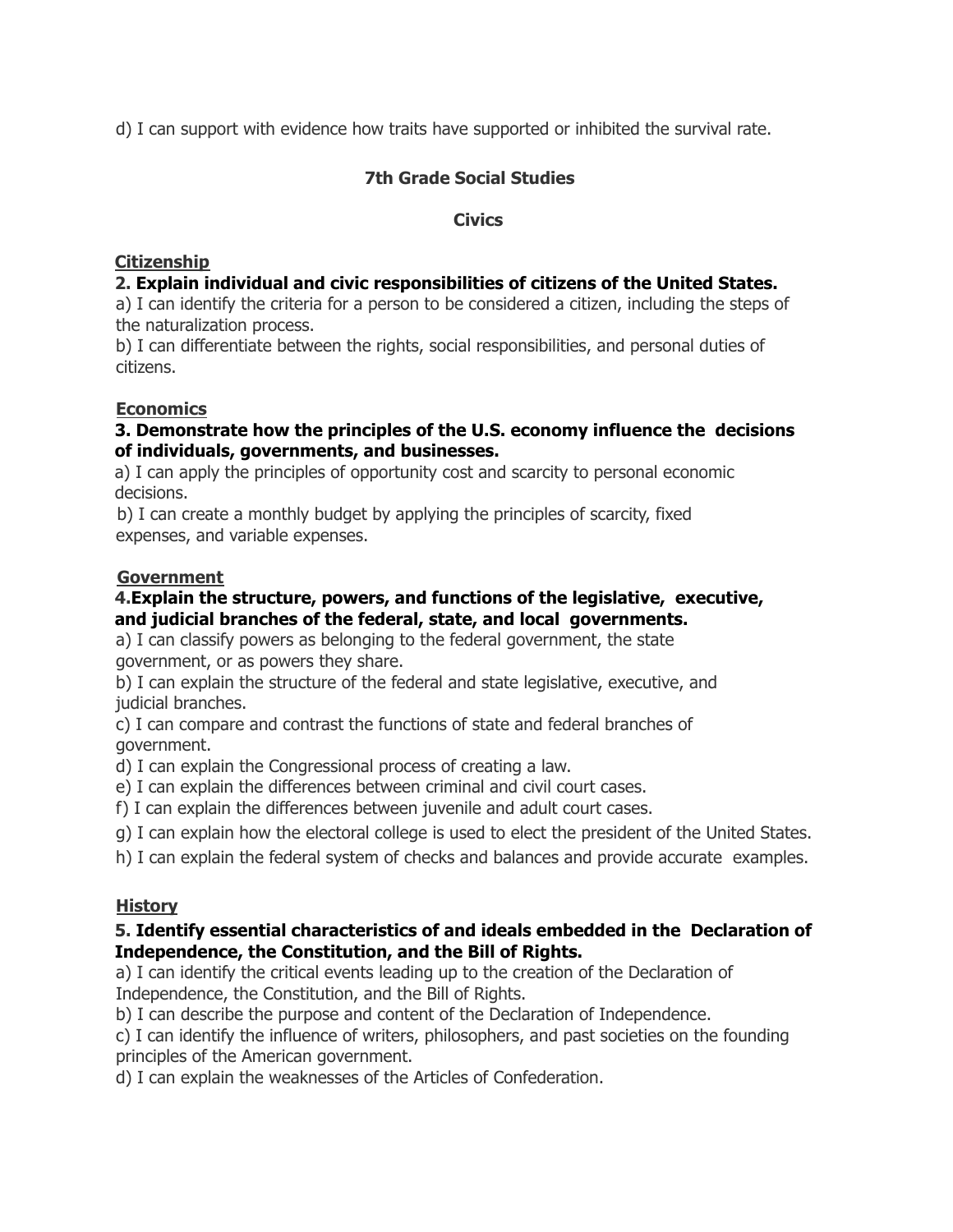e) I can identify the key components of the New Jersey and Virginia Plans.

f) I can describe compromises made during the drafting of the Constitution.

g) I can contrast the opinions of the Federalists and Anti-Federalists regarding the balance of power in the American government.

h) I can describe the structure of the Constitution including the Preamble, 7 Articles, and the Amendments.

i) I can understand protections given by the Bill of Rights and the relevance to citizens today.

j) I can compare and contrast the U.S. system of democracy with other forms of government such as monarchy, dictatorship, etc.

### **Geography**

#### **Physical Geography**

#### **6. Use maps, globes, and geographic technology to locate and describe physical characteristics of select regions of the Eastern Hemisphere and Europe.**

a) I can locate a place using latitude and longitude.

- b) I can determine how location affects climate and vegetation.
- c) I can describe the differences between climate regions.
- d) I can analyze types of maps for their appropriate use.
- e) I can explain how the earth's tilt causes seasons.
- f) I can identify the parts of a map and describe their purposes.
- g) I can identify Earth's hemispheres, continents, and oceans.
- h) I can differentiate between absolute and relative location.
- i) I can identify cardinal and intermediate directions.

### **Human Geography**

#### **7. Explain how the physical geography affects selected regions of the Eastern Hemisphere and Europe.**

a) I can explain the earth's population distribution based on earth's physical geography.

b) I can give examples of how physical geography influences agriculture, housing, transportation, economy and vegetation.

### **8. Identify the cultural, political, and economic characteristics of selected regions of the Eastern Hemisphere and Europe.**

a) I can identify and label political divisions of Europe, Africa, Asia, and Oceania.

b) I can identify and label major physical features of Europe, Africa, Asia and Oceania.

c) I can explain how development impacts a nation's demography.

d) I can explain the economic effects of population growth and/or decline.

- e) I can identify the cultural, political, and economic characteristics of regions of Africa.
- f) I can identify cultural, political, and economic characteristics of regions of Asia.
- g) I can identify cultural, political, and economic characteristics of Europe.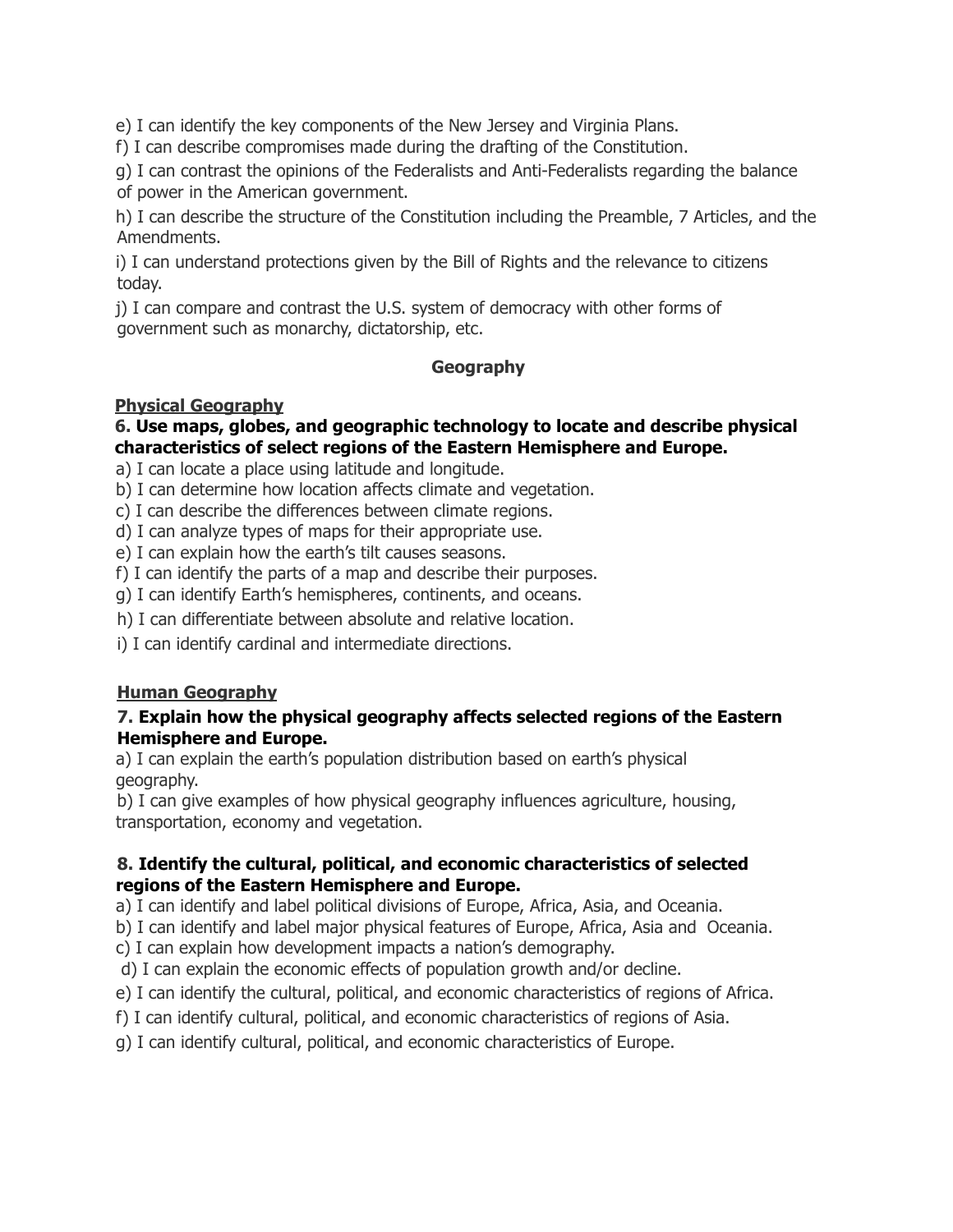## **Environmental Change**

#### **9. Analyze change in the environment due to natural phenomena and human activity.**

a) I can identify changes in the environment due to natural phenomena such as hurricanes, volcanoes, earthquakes, etc.

b) I can identify causes and effects of desertification and deforestation.

c) I can explain possible detrimental effects of human activity on the environment and possible solutions.

d) I can identify the ways that humans change the environment to accommodate their needs such as terracing mountains to create farm land, building dams to produce hydroelectric power, and building oil rigs in the ocean to produce petroleum.

e) I can categorize natural resources into renewable and non-renewable resources.

f) I can identify how the use of natural resources impacts a nation's human development index ranking.

## **Conflict**

#### **10. Identify recurring sources of conflict within and between countries of the Eastern Hemisphere, including all of Europe.**

a) I can identify sources of historical and present conflict in selected regions and between selected countries in the Eastern Hemisphere and Europe.

b) I can analyze sources of conflicts to identify recurring themes.

# **Reading and Writing in Social Studies**

### **11. Demonstrate proficiency in reading in the content area.**

a) I can determine the central idea, accurately summarize, and cite textual evidence using primary and secondary sources.

b) I can analyze the relationship between a primary and secondary source on the same topic.

c) I can describe how a text presents information and identify key steps in a text's description of a social studies process.

d) I can determine the meaning of social studies vocabulary words and phrases as they are used in a text.

e) I can identify aspects of a text that reveal an author's point of view and distinguish among fact, opinion and reasoned judgment in a text.

f) I can integrate visual information (e.g., in charts, graphs, photographs, videos, or maps) with other information in print and digital texts.

### **12. Demonstrate proficiency in writing in the content area.**

a) I can write arguments focused on discipline-specific content.

b) I can write informative/explanatory texts, including the narration of historical events or technical processes.

c) I can produce clear and coherent writing in which the development, organization, and style are appropriate to task, purpose and audience.

d) I can draw evidence from informational texts to support analysis, reflection and research. e) I can use technology, as well as multiple print and digital resources, to conduct research, gather relevant information, and produce and publish writing that presents the relationship between information and ideas clearly and efficiently.